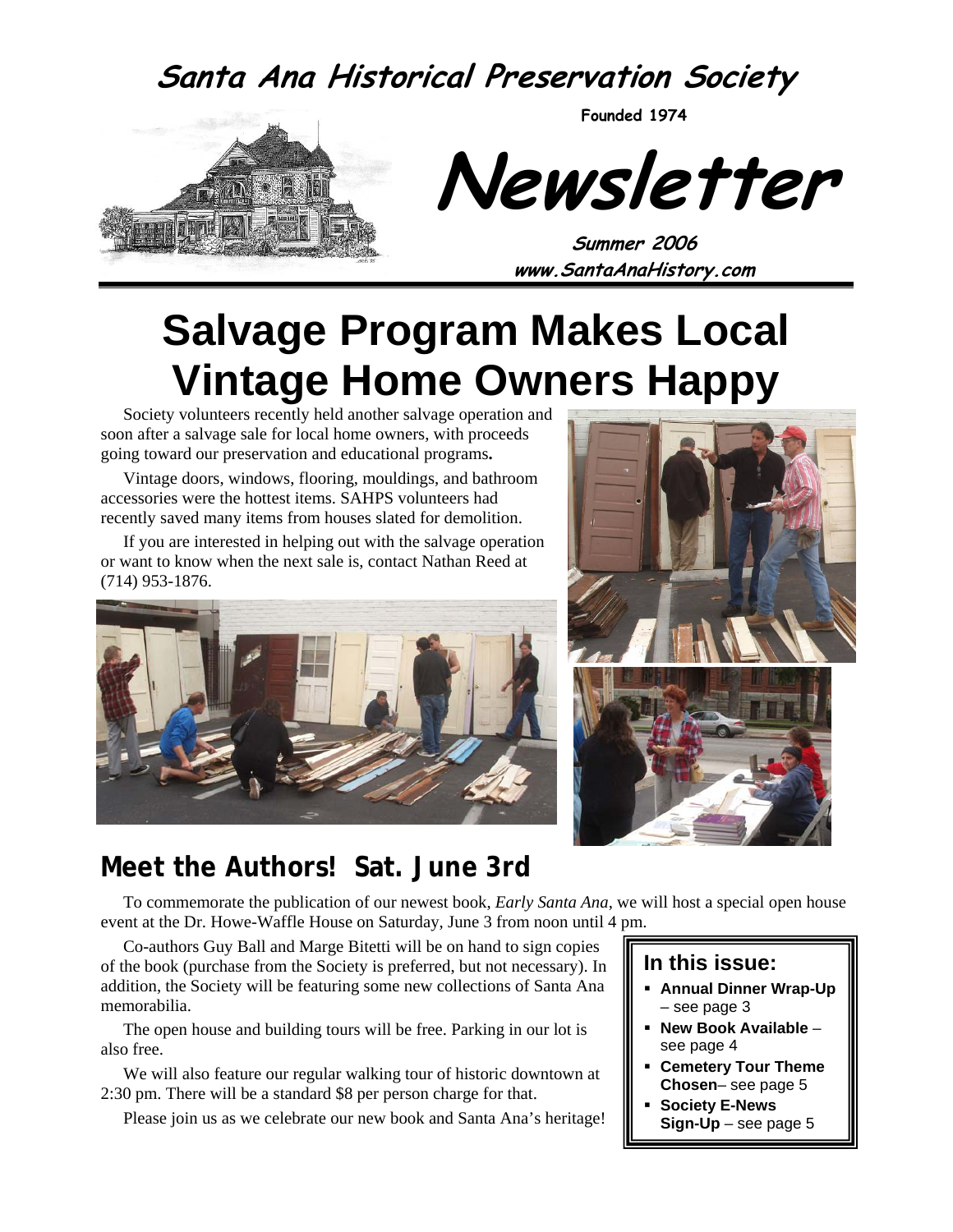# *From the President*

You meet the nicest people "networking" in historic preservation these days, and three of them are now welcome additions to our Board of Directors. We connected with Historic French Park neighbor Wayne Curl during our work to preserve buildings threatened by the One Broadway Plaza project. Angela Mauro joined us enthusiastically in salvaging a bungalow slated for demolition by the City. And former SAHPS board member Jim Marquez re-joined us after a hiatus of a few years, during which he earned his Masters degree. We are so pleased to have all three of these talented individuals with us for 2006, and hope you had a chance to meet them at our recent Annual Member Dinner!

Another long-time Board member, Jo Ann Ramirez, stepped down last year and will be truly missed. Jo Ann added immeasurably to the Society during her many years on the Board, also serving as Recording Secretary and Vice President. Among her most notable contributions were the creation of our popular Cemetery Tour (now in its  $9<sup>th</sup>$  year), and spearheading the fight to preserve the historic Broadway Corridor.

It has been a real pleasure over the years to work with so many interesting people who have brought their unique talents to SAHPS—the "3 Ts" of time, talent and treasure. Historians, researchers, artists, fund-raisers, writers and more; they continue to make the Santa Ana Historical Preservation Society a leader in education, preservation and celebration of our local heritage.

*Alison Young* 

### **Time to Renew?**

Please look at your mailing label! If it does not say "Member 2006" it is time for you to renew! Use the form on page 5 to renew your membership today! Without your membership, our historic activities, including the preservation and maintenance of the Dr. Howe-Waffle House and Medical Museum, our education programs, and more, would not be possible.

If you can, please help with an additional donation beyond membership. Every penny goes toward our educational and preservation activities.



*A Legacy of Preservation since 1974. The Dr.Willella Howe-Waffle House, Medical Museum, and Carriage Barn. Built 1889. Saved from demolition 1974.* 

### **Santa Ana Historical Preservation Society 2006 Board of Directors**

| President                 | Alison Young                                                 |  |
|---------------------------|--------------------------------------------------------------|--|
| Vice President            | Tim Rush                                                     |  |
| Treasurer                 | Guy Ball                                                     |  |
| Secretary                 | Roberta Reed                                                 |  |
|                           | <b>Directors</b>                                             |  |
| Ed Coté                   | Ginelle Hardy                                                |  |
| Wayne Curl                | Jim Marquez                                                  |  |
| Benjamin Grabiel          | Angela Mauro                                                 |  |
| Nathan Reed<br>Lynn Yerby | <b>Salvage Operations</b><br>Docent & Open House Coordinator |  |

#### **Newsletter Editor: Roberta Reed**

*Cover House illustration by Ann Berkery Special thanks to Guy Ball, and to David Jirik, Caroline Errat, and Jeff Dickman for the use of their photographs.* 

To contact the newsletter editor directly, please call Roberta Reed at (714) 953-1876 or email robertareed@sahps.org.

All material in this issue is copyrighted 2006 by the Santa Ana Historical Preservation Society, 120 Civic Center Drive West, Santa Ana, California 92701-7505. Our house phone and message line is (714) 547-9645.

The Santa Ana Historical Preservation Society's newsletter is produced by the Society for its members and other friends. We are proud to say that the Society is an all-volunteer 501c3 non-profit organization with no paid staff members. All donations and memberships go directly to our education and preservation projects.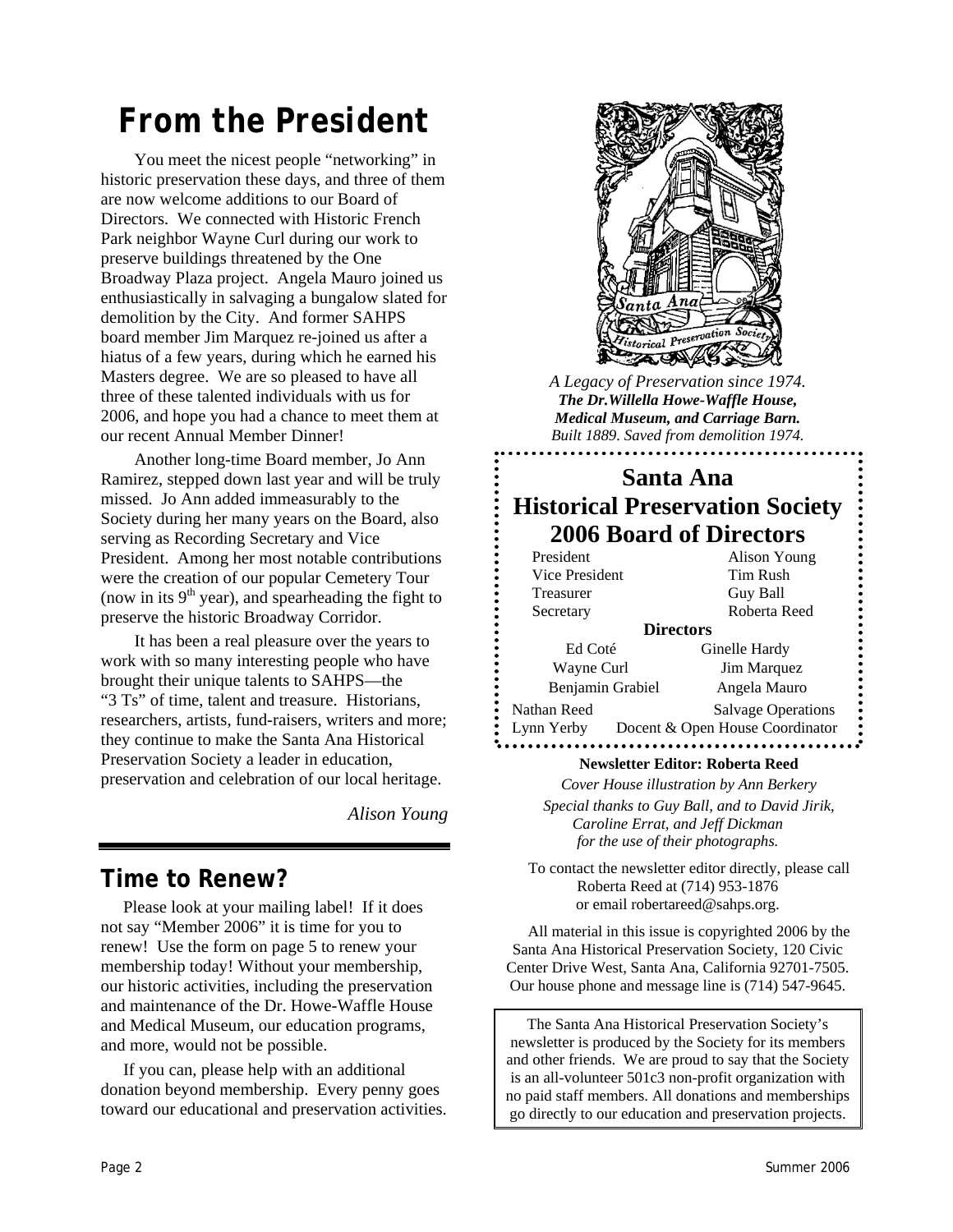# **Annual Member Meeting a Rousing Success**

The 2006 Annual Membership Meeting and Dinner of the Santa Ana Historical Preservation Society was held on March 21 at the Ebell Club in Santa Ana. Members and guests enjoyed a buffet dinner catered by Karen's Extreme Cuisine Catering, as well as the company of friends old and new. Following dinner, the 2006 Board was elected without fanfare and the festivities of the evening were begun.



Outgoing board members Jo Ann Ramirez and Lynn Yerby were recognized for their many years of hard work on behalf of the Society. Salvage Operations Director Nathan Reed was recognized for his efforts in the area of salvage (much to the surprise of wife and Board Secretary Roberta Reed!). Guy Ball was recognized for his efforts, and Tim Rush was presented a "Perseverance Award" for, well, persevering in a lot of areas over the years.

Special recognition was given to **Catherine and Steve Cate**, whose dinner organization and hard work directly and primarily contributed to the success of the evening.



*Vice President Tim Rush presenting Award of Appreciation to Salvage Operations Chairman Nathan Reed* 

The 2005 Preservation Award was presented to Truth and Advertising, Rosenow Spevacek, and Nestor and Gaffney for restoration of the Phillips Block Building. Located at the northwest corner of Broadway and Fourth, this building is one of the anchors of the only completely original intersection in downtown Santa Ana. Its restoration is an excellent example of both historic preservation and adaptive reuse.

The evening concluded with an informative presentation by Diana Watson of Native Tile and Ceramics and Ed O'Reilly of Riverside Tile on California Art Tile, which educated us on both the history of California tile and the players in the industry in years past, as well as the process used to produce art tiles today. As an added bonus, each annual dinner guest received a commemorative tile of the Dr. Howe-Waffle House designed by Diana Watson and produced by Riverside Tile.

If you missed the event, you missed a great evening of fun, food, and facts!

*Annual Dinner Speakers Diana Watson and Ed O'Reilly* 



### **Survey Says…..**

After the dinner, we sent out surveys to those who attended the dinner to see what they thought of the food, the location, and the event itself. Overwhelmingly, people were supportive – even of the new change to a buffet style meal. (This allowed us to improve the food quality while not increasing the price by much.)

Why did people come to the dinner? There were usually several reasons checked. Most diners included "to be at a society event" as well as for the speech topic itself. Many also included "to be with friends."

*(continued on page 4)*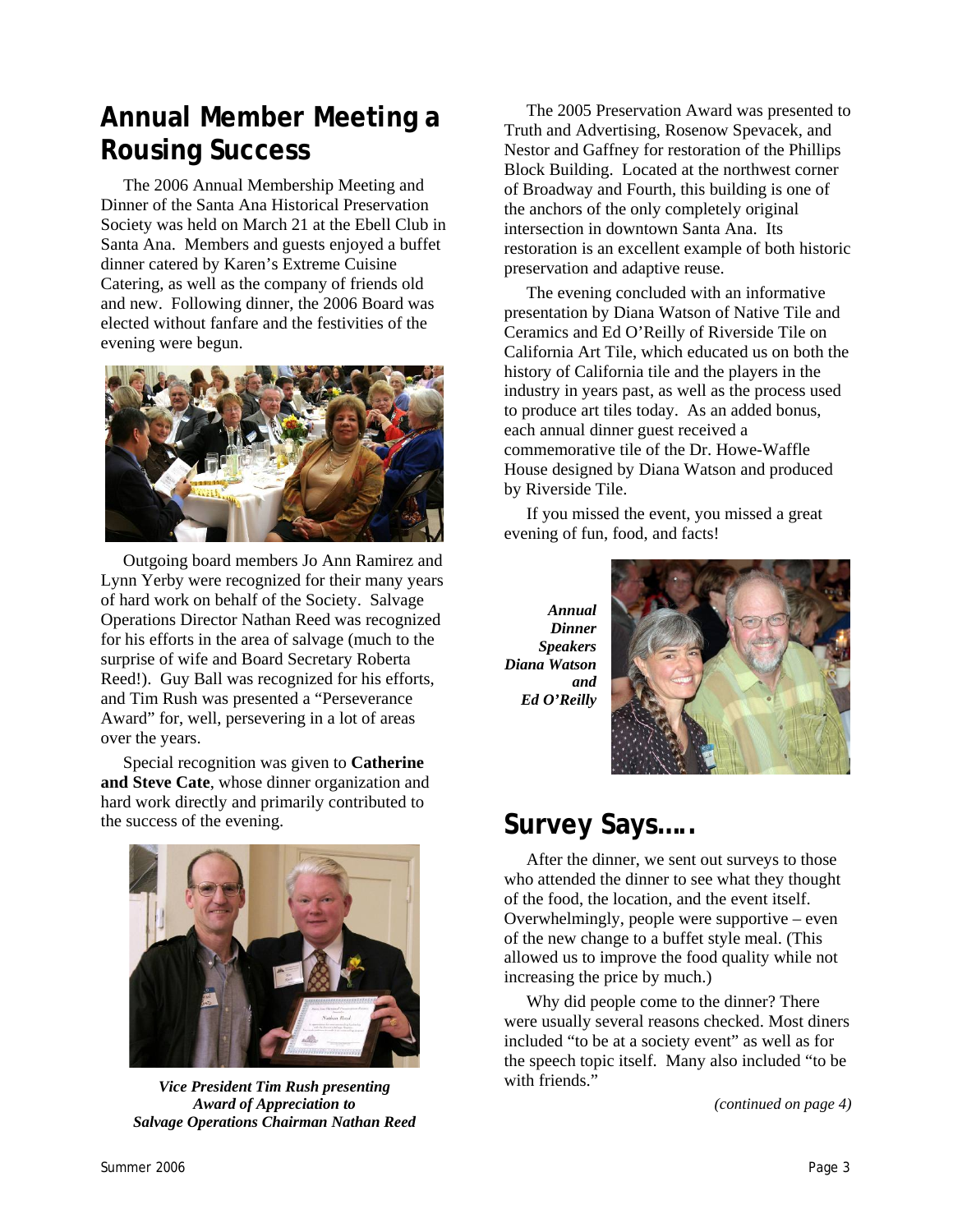#### **Survey Says** (continued)

A few random comments about the dinner: the music was too loud, the music was too low, the event was too long, the social hour was too short.

But the overwhelming consensus – people had an excellent time. They enjoyed being with friends and new acquaintances, were pleased with the speakers, and enjoyed the food.

Thanks to all who returned the surveys!

### **New Santa Ana Book Available Now!**



The classic *Santa Ana in Vintage Postcards* has some competition for those interested in old photos of Santa Ana. *Vintage Postcards* author Guy Ball teamed up with Marge Bittetti to create *Early Santa Ana*, a collection of vintage photographs dating up to the 1940s. The book includes photos from the collections of the Bowers Museum of Cultural Art, the County Archives, the Orange County Historical Society, and the Santa Ana Public Library. Also, numerous families lent their images to help us tell a more intimate story of Santa Ana's past.

The books are available from the Society (see the back page or come to our open house), and at Barnes & Noble, Woodward Ace Hardware, Macres Florist, the Bowers Museum, and Acorn Naturalists, to name a few locations.

# **Home Rescuers Sought**

Once in awhile, we come across a house slated for salvage that just seems too nice to lose. In the current list of "to be salvaged" houses, there are

two such properties. In order to be saved, the houses would have to be moved and restored. While the City does not currently have an active program to save these houses, the Society is hopeful that if we could find an interested party to work out an agreement with the city to save these two houses. If you are interested, or know someone who might be, please call Nathan and Roberta Reed at (714) 953-1876 and we'll connect you with the right city staff.

### **Volunteers Sought for Paint Your Heart Out**

Looking for a way to help out in your community and make a positive impact? Think about taking part in Paint Your Heart Out Santa Ana's upcoming Paint Day.

Paint Your Heart Out (PYHO) is a non-profit organization supported by individuals, businesses, foundations, and fundraisers. Volunteers are recruited from the community to repair and refurbish homes for low income senior or disabled homeowners. Since 1991 PYHO has refurbished 625 homes at a value of \$4.5 million at no cost to homeowners.

This year's goal is to refurbish a minimum of 35 homes. Refurbishment may include repairs, yard clean ups, landscaping, prep work and painting. Teams of volunteers are recruited from neighborhood associations, churches, businesses, service clubs, and colleges.

Santa Ana's Paint Day is fast approaching, on Saturday, June 3<sup>rd</sup>. If interested, contact Debbie Schultz at (714) 758-1387 or Debbie@pyho.org.

### **Labor-Themed Art on Display at OC Courthouse**

*At Work: The Art of California Labor* is showing at the Old Courthouse Museum. It is the first exhibition to explore this topic through the eyes of artists who were inspired by one of the most fundamental components of our daily lives – work. The exhibition will run through June 5.

The Old Courthouse Museum is located at the Old Orange County Courthouse at 211 West Santa Ana Boulevard and is open from 9 am to 5 pm Monday through Friday. Admission is free. For more information call (714) 973-6605 or visit www.ocparks.com/oldcourthouse.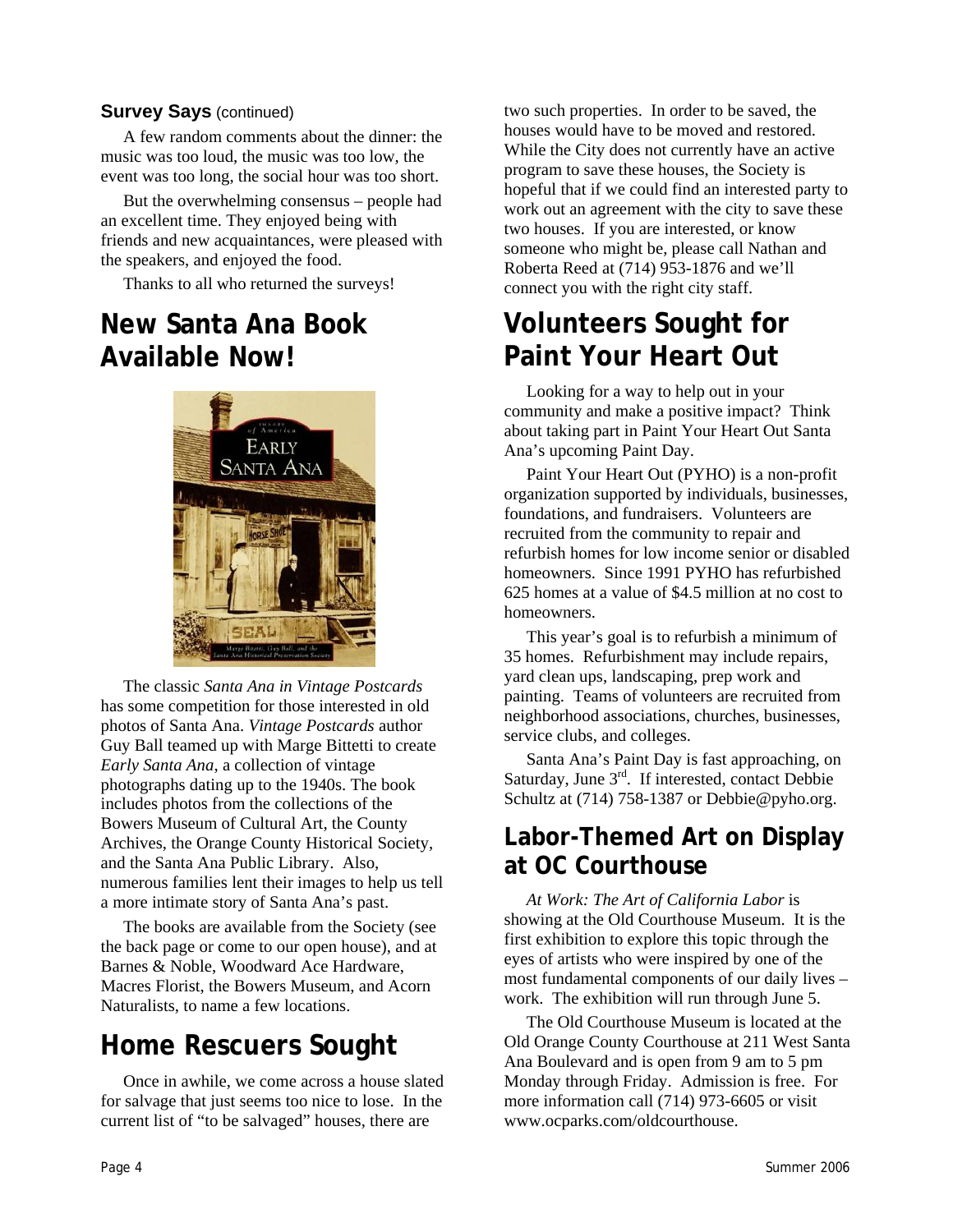# **Save the Date - Oct 21st Our 9th Cemetery Tour**

Saturday, October 21, 2006 is the date for the Santa Ana Historical Society's  $9<sup>th</sup>$  annual cemetery tour at Fairhaven Memorial Park.

This year's theme is "The Perils of OC: The Calamities that Shook Orange County!" Orange County has been witness to many trying times in its history. A balloonist plummets to earth during a community celebration; buildings collapse throughout the County during the 1933 earthquake; the economic cataclysm of the Great Depression impacts California, from migrant workers to businessmen; the devastation of Pearl Harbor shocks a nation. Join us for the stories of Orange County residents that lived through these trying times. Some of their stories will be touching, some inspirational.

The Orange County High School of the Arts will again be a partner in this tour. Check out our website, www.santaanahistory.com, for more information as planning progresses. If you are not on our new e-news mailing list, visit our website to sign up.

### **SAHPS Launches E-News, Email-based Messages**

SAHPS has created an email-based E-News program to send out one or two message emails a month to inform our members and friends of upcoming events and special projects – in between regular issues of our newsletter.

Communication in between newsletters has always been a tough problem for the Society. We'd love to send regular reminders of events and open houses, as well as last-minute news of special dates and projects – but the cost to mail these out is prohibitive. Email messages seem to be a good solution for at least some of our membership base, but managing a large list of emails is not easy – particularly to properly handle opt-outs and bad email addresses.

We've negotiated a low non-profit rate with www.ConstantContact.com. The first E-News messages have proven very successful to communicate with our members and friends.

If you would like to be on the email list, simply go to www.SantaAnaHistory.com and sign up on the main index page. You will receive a confirmation email after you sign up.

### **Help us continue our efforts to preserve, to educate, to celebrate Santa Ana and Orange County History**

*(Renew or join at the \$100 level (or above) and receive a copy of Early Santa Ana,* **Sant Ana in Vintage Postcards,** *or* **Orange County Blossoms** *as a free gift as our thanks for your extra support.)* 

**Membership Dues:** *Individual/Family - \$15-49; Business - \$20-100; Supporter - \$50-99; Patron - \$100-249; Benefactor - \$250-1,000; Golden Honoree -- \$2,000 and above* 

> Please charge:  $\Box$  for a  $\Box$  membership. (If \$100 or over, please circle the book above that you would like us to send you.)

Card Number \_\_\_\_\_\_\_\_\_\_\_\_\_\_\_\_\_\_\_\_\_\_\_\_\_\_\_\_\_\_\_\_\_\_\_\_\_\_\_\_\_ Exp. Date \_\_\_\_\_\_\_\_\_\_\_\_\_\_\_\_\_\_\_\_\_\_\_\_\_

Owner's name on card

Name (if different) \_\_\_\_\_\_\_\_\_\_\_\_\_\_\_\_\_\_\_\_\_\_\_\_\_\_\_\_\_\_\_\_\_\_\_\_\_\_\_\_\_\_\_\_\_\_\_\_ Phone \_\_\_\_\_\_\_\_\_\_\_\_\_\_\_\_\_\_\_\_\_\_\_\_\_\_

Address **and a structure of the structure of the structure of the structure of the structure of the structure of the structure of the structure of the structure of the structure of the structure of the structure of the str** 

Email  $\blacksquare$ 

**Send to: Santa Ana Historical Preservation Society, 120 Civic Center Dr. W., Santa Ana, CA 92701-7505**